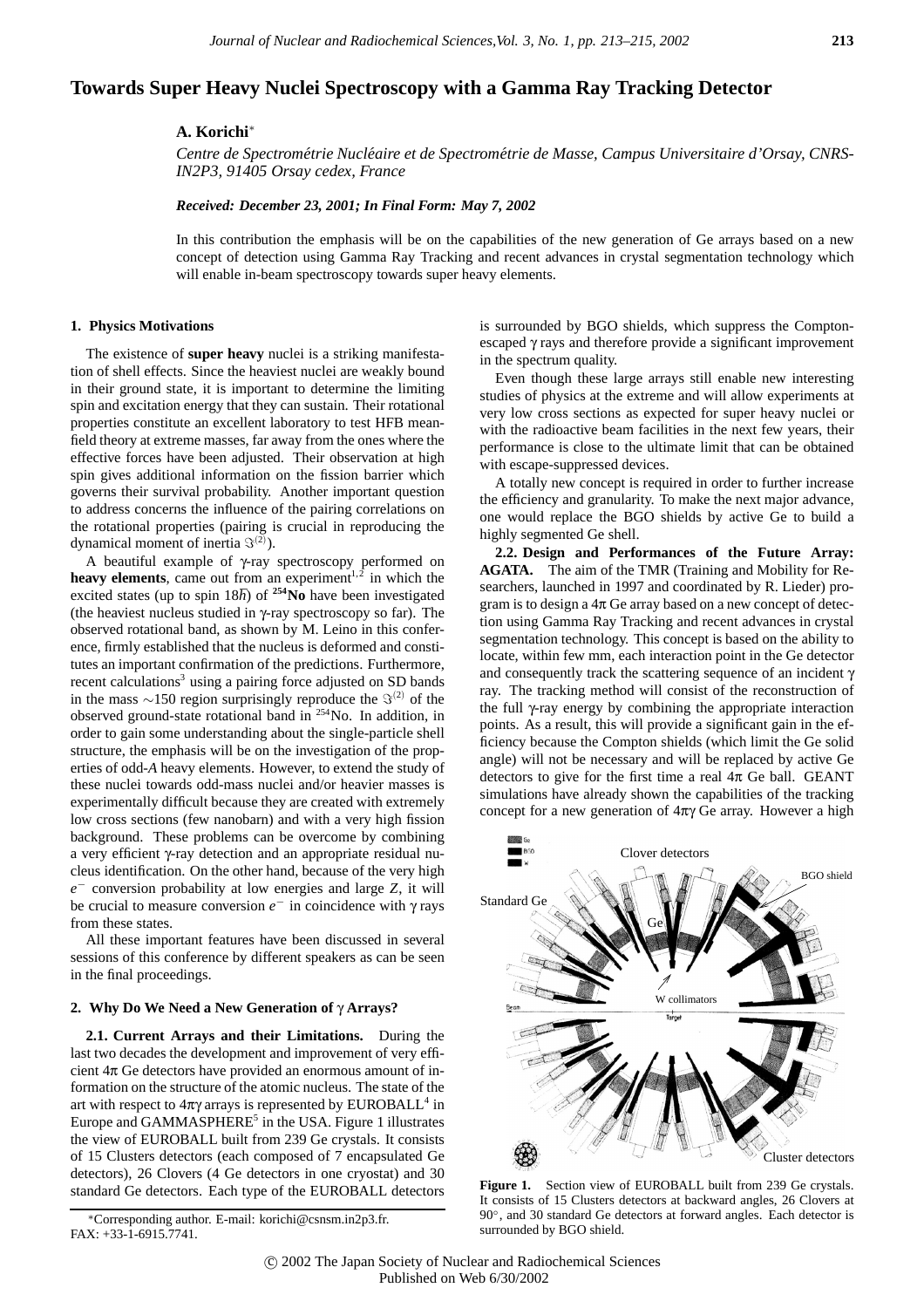

**Figure 2.** The final AGATA configuration with encapsulated crystals grouped triple-clusters detectors is shown in the left side of the panel. The right panel shows the detector module for AGATA. The 36-fold segmented Ge is marked by (1), preamplifier (2), frame-support (3), digital pulse processing electronics (4), fiber-optics read-out (5), LN2-dewar (6), and target position marked by (7).

**TABLE 1: The tracking array performances illustrated in terms of comparison between EUROBALL and AGATA. The efficiencies and peak-to-total quantities are given for low and high** γ**-ray multiplicities.**

|                 | Ge weight $/\text{kg}$ | Detectors [Crystals] | $\epsilon\omega$ [P/T] / % | $\epsilon\omega$ [P/T] / % |
|-----------------|------------------------|----------------------|----------------------------|----------------------------|
|                 |                        |                      | $M_v = 1$                  | $M_v = 30$                 |
| Ideal sphere    | 233                    |                      | 65 [85]                    | 36 [60]                    |
| <b>AGATA</b>    | 225                    | 70 [190]             | 40 [65]                    | 25 [50]                    |
| <b>EUROBALL</b> | 210                    | 239                  | $9.4$ [50]                 | $6.5$ [37]                 |

**TABLE 2: Comparison between GAMMASPHERE and AGATA in terms of expected counts for a 200 keV line in double coincidence and for two different reactions which populate the indicated nuclei. The fusion cross sections are also indicated and taken from Reference 9.**

| Reaction                                            |                                                       | ross section    | GAMASPHERE                   | AGATA |
|-----------------------------------------------------|-------------------------------------------------------|-----------------|------------------------------|-------|
| $208Pb(^{48}Ca, 2n)^{254}No$                        | 102<br>$\overline{\phantom{0}}$<br>$\overline{L}$ $-$ | $\mu$ b         | ~<br>سە                      | 1000  |
| Ti, $2n)^{256}$ Rf<br>$^{208}Pb($<br>$\sqrt{50}$ Ti | 104<br>$\overline{\phantom{0}}$<br>. —                | $\approx$ 10 nb | $\mathsf{U}.\mathsf{\Delta}$ | 10    |

degree of confidence in the reconstruction of the γ-ray path can only be obtained with highly segmented detectors which results in a better localisation of the γ-ray position. It has been demonstrated that a position resolution of  $\leq$ 5 mm, which is needed for γ-ray tracking, can be achieved by pulse shape analysis of the segment signals using digital electronics.

This new type of spectrometer requires the optimisation of several parameters:

- the full-energy or photopeak efficiency must be maximised,
- a very good peak-to-toal ratio (P/T),
- an excellent angular resolution in order to reduce the Doppler broadening,
- a high counting rate capabilities,
- a suitable free inner space available for additional detectors inside the Ge ball.

These features can be obtained with the new generation of spectrometers such as AGATA (Advance GAmma Tracking Array).6

Indeed, this new generation of γ-ray calorimeters, such as **AGATA** in Europe or **GRETA**<sup>7</sup> in the USA, will provide a dramatic gain in efficiency above any presently existing array such as **EUROBALL** or **GAMMASPHERE**. An important gain in the resolving power will also be achieved since the angle at which the  $\gamma$  ray is emitted will be much better defined allowing the Doppler broadening to be greatly reduced, especially for nuclei with large  $v/c$ . Indeed, to quantify the performance of a  $4\pi$  array, the concept of resolving power is usually introduced; this corresponds to the ability to isolate a given sequence of  $\gamma$ rays from a complex spectrum.

This future detector will be a powerful tool to be used with high intensity **stable beams** as well as for the next generation of radioactive beam accelerators such as **SPIRAL2 or EURISOL** in Europe or the **RI Beam Factory** in RIKEN. It will clearly open up new possibilities concerning rare phenomena at high spin (or high multiplicity) and high excitation energy as well as very far from stability.

In view of its modularity and symmetry, the selected configu-

ration for AGATA corresponds to a Ge ball with 70 cryostats composed of triple 36-segmented clusters. The final geometry will consist of 180 irregular hexagons and 10 pentagons as shown in Figure 2. The total number of segments in the array is therefore 6780.

**2.3. Performances of AGATA.** The tracking performances are illustrated in terms of a comparison between EUROBALL and AGATA arrays. The simulations are performed using the GEANT package for different  $\gamma$  multiplicities as can been seen in Table 1. The obtained results (efficiency, Peak/Total) are taken from Reference 8 and references therein.

Table 1 clearly illustrates the capabilities of the new generation of Ge arrays which enable the in-beam spectroscopy of heavy elements. However, for the study of heavier element  $(Z = 104$  and beyond) would not be possible with existing arrays as the production cross section drops dramatically.

For example, the production yield of  $^{256}$ Rf in the  $^{50}$ Ti +  $^{208}$ Pb reaction is only about few nanobarn! and one would expect 10 counts in the peak at 200 keV  $\gamma$  ray with AGATA instead of less than 1 count with EUROBALL in 10 days run. Table 2 shows a comparison between GAMMASPHERE (9% efficiency) and AGATA in terms of expected counts for γ-ray spectroscopy.

Again, γ-ray spectroscopy studies become possible with a combination of high granularity and ultra-high counting rate capabilities. Only a Gamma Ray Tracking spectrometer is able to satisfy these different and sometimes conflicting needs. With such new devices a gain of 50 to 100 for the sensitivity is expected compared to EUROBALL.

## **References**

(1) P. Reiter, T. L. Khoo, C. J. Lister, D. Seweryniak, I. Ahmad, M. Alcorta, M. P. Carpenter, J. A. Cizewski, C. N. Davids, G. Gervais, J. P. Greene, W. F. Henning, R. V. F. Janssens, T. Lauritsen, S. Siem, A. A. Sonzogni, D. Sullivan, J. Uusitalo, I. Wiedenhöver, N. Amzal, P. A. Butler, A. J.